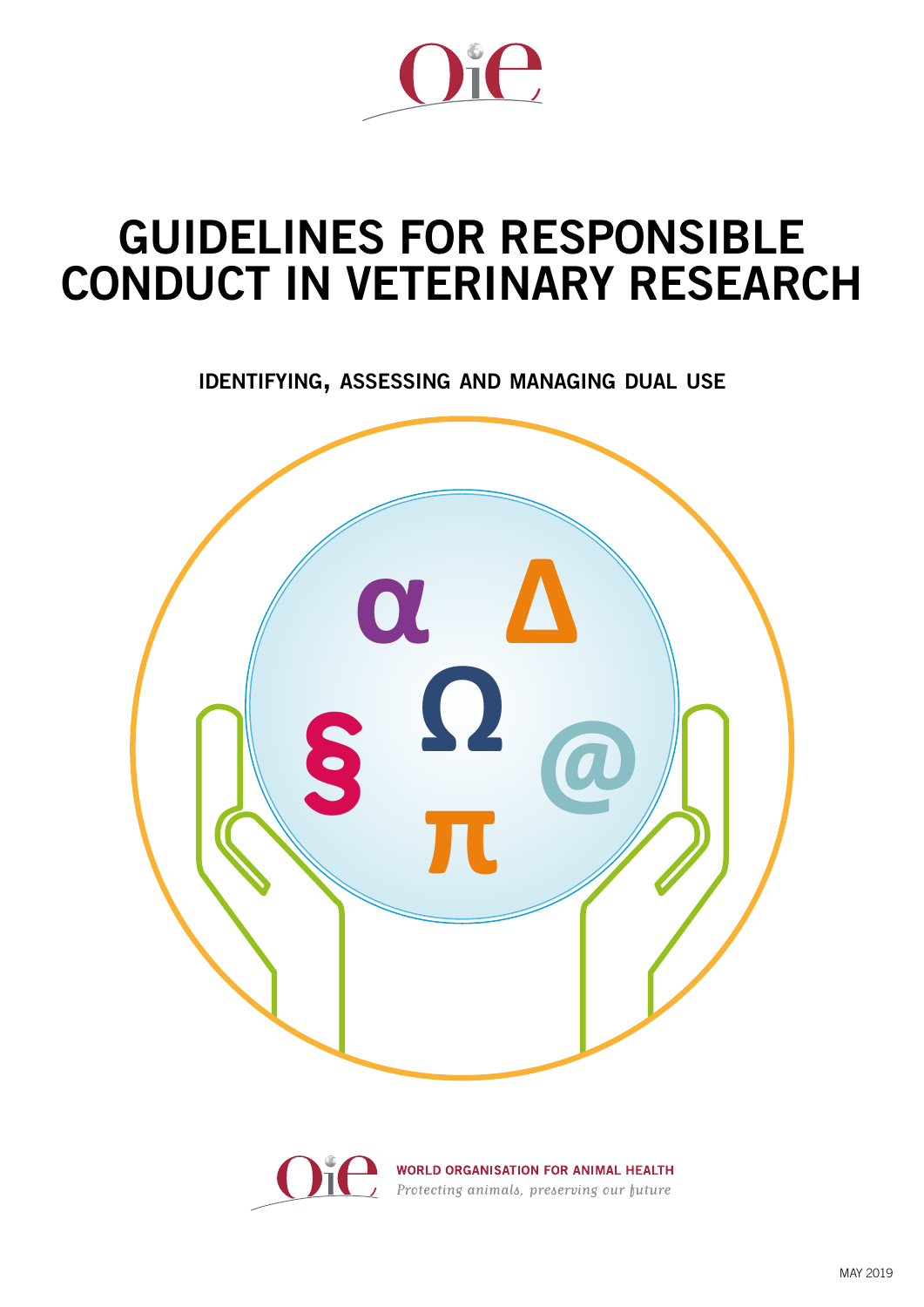# MERS CoV © National Institute of Allergy and Infectious Diseases (NIAID)AERS CoV © National Institute of Allergy and Infectious Diseases (NIAID

# INTRODUCTION

The World Organisation for Animal Health (OIE) has the mandate to improve animal health and welfare worldwide; in line with this mandate the OIE has developed these guidelines with the goal of supporting research by providing information and context on dualuse implications. Life science<sup>1</sup> research is crucial for animal, human, and plant health and is a cornerstone of veterinary medicine, agriculture and public health. An environment that facilitates and encourages research and researchers is of paramount importance for maintaining the benefits already achieved and the continued progress on which sustainable development depends.

Research into animal diseases continues to make major contributions to global food security, the health of livestock, wildlife, working and companion animals, and the ability of countries to safely trade animals and animal products. While the benefits of this research are undeniable, there is a clear recognition that the outputs of all research inherently carry the possibility of unintended consequences and misuse, and therefore have dual-use implications (see Box 1).

# BOX 1: WHAT IS DUAL USE?

Knowledge, research, technologies, and materials that can be used for good, can also be misused to harm animals, humans or the environment. This dichotomy is described by the term dual use, which applies to all scientific research that has the potential for both good and bad.

Most things, ideas, materials and technologies can be misused; however, the magnitude of any potential impact varies.



# 1. SCOPE

The OIE has an extensive network of Collaborating Centres and Reference Laboratories, many of which work with pathogens, materials, technologies or knowledge with significant dual-use potential. In addition, numerous other stakeholders similarly engage in activities that could potentially, by accident or malicious intent, result in significant negative effects on animal health or human health. At the same time, their work is instrumental in keeping us safe and improving animal and human health. The history of rinderpest and its eradication is a hallmark example of the successful application of science to save and improve animals and human lives (see Box 2).

The purpose of this guidance is to raise awareness about the dual-use potential of research in veterinary settings, supporting veterinary professionals, researchers and other stakeholders to effectively identify, assess and manage dual-use implications. These guidelines are not prescriptive; they do not provide detailed information on what to do but rather aim at providing thought-provoking impulses and encouraging reflection as countries and institutions work towards implementation of their own dual-use guidelines.

1. Life sciences include all sciences that study living organisms, e.g. animals, humans, plants or microorganisms. Examples in this vast field of research are veterinary medicine, ecology, genetics, immunology or molecular biology

 $(2)$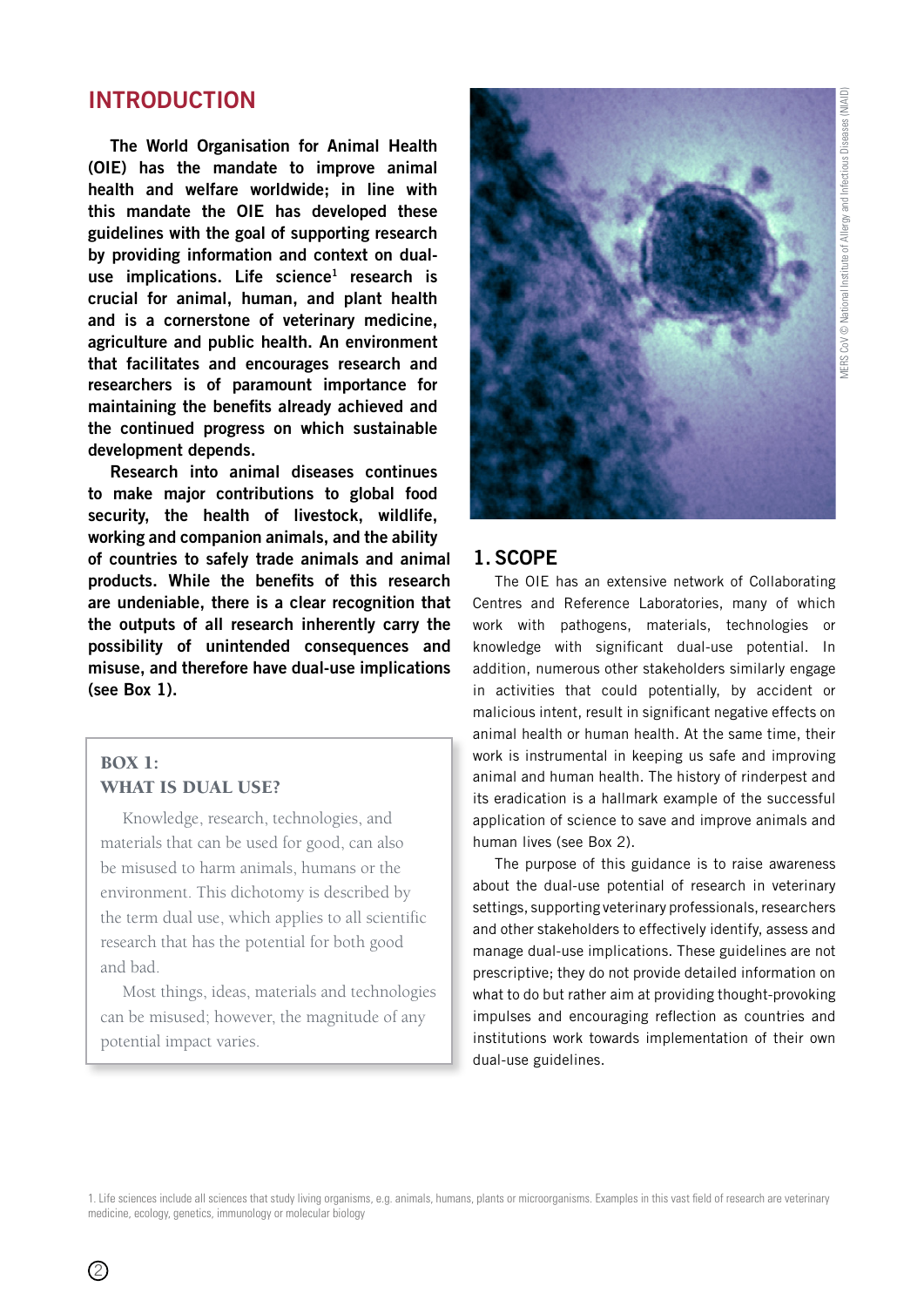# BOX 2: RINDERPEST CASE STUDY

The history of rinderpest and its eradication demonstrates the benefits of research on dangerous pathogens, but also provides an example of how dual-use concerns develop.

Rinderpest virus caused devastating outbreaks in cattle and buffalo over many centuries, leading to famines and deaths in Asia, Europe and Africa. It is estimated that one third of people in Ethiopia and twothirds of the Maasai population in Tanzania died from starvation as a direct consequence of the 1890s outbreaks in the Horn of Africa and Southern and Eastern Africa. The tremendous impact of rinderpest, in particular an outbreak in Belgium in 1920, was the driver for countries to come together and found the OIE.

Controlling rinderpest required enormous global research efforts which saw the virus widely distributed to laboratories all over

the world, and global vaccination campaigns that eventually led to eradication of the disease. Importantly, legitimate vaccine research included the creation of hybrids between rinderpest virus and other morbilliviruses<sup>2</sup>. During this period, the benefits of the research clearly outweighed the risks. However, in the posteradication era, the creation of such hybrids is strongly discouraged, because the benefits of the research are no longer assessed to outweigh the risks.

Today, even though the disease is eradicated<sup>3</sup>, there are still laboratories that have stocks of rinderpest virus and vaccines. Some of these have been, or are applying to be, designated by FAO and OIE to safely hold the virus and vaccine reserves, which involves a strict inspection procedure, while others have chosen to remain outside the FAO and OIE regulation

and oversight system. Before rinderpest eradication, there was a clear benefit to having many laboratories holding and working with the virus; but post-eradication the balance has changed, and laboratories have moved from being the engines that drove the eradication, to being the primary risk for reemergence. So we now face a situation in which to be prepared for a rinderpest outbreak also means creating the opportunity for one to occur. The situation is further complicated by developments in technology that can be used to recreate the virus even if all existing stocks are destroyed, and risk assessments must take this into account, and lead to risk management measures that include holding at least the vaccine strains for the foreseeable future, with plans to rapidly scale up production if required.

# 2. RISK REVIEW PROCESS

Managing dual-use implications is part of responsible conduct for all scientists, including in the life sciences. Accordingly, researchers and institutions should integrate dual-use risk assessment into their existing standard risk assessment procedures. They should exercise their professional responsibility, performing a continued, detailed and well-informed risk analysis for all stages of the proposed research, from project initiation to data publication (see Fig. 1).



#### Figure 1

Risk assessment as a continuing process throughout the research life cycle

<sup>2.</sup> Morbilliviruses belong to the family of paramyxoviruses; different morbillivirus species can infect different hosts, e.g. rinderpest virus (cattle), canine distemper virus (dogs), measles virus (humans)

<sup>3.</sup> [Declaration](http://www.oie.int/fileadmin/Home/eng/Media_Center/docs/pdf/RESO_18_EN.pdf) of global eradication of rinderpest and implementation of follow-up measures to maintain world freedom from rinderpest 2011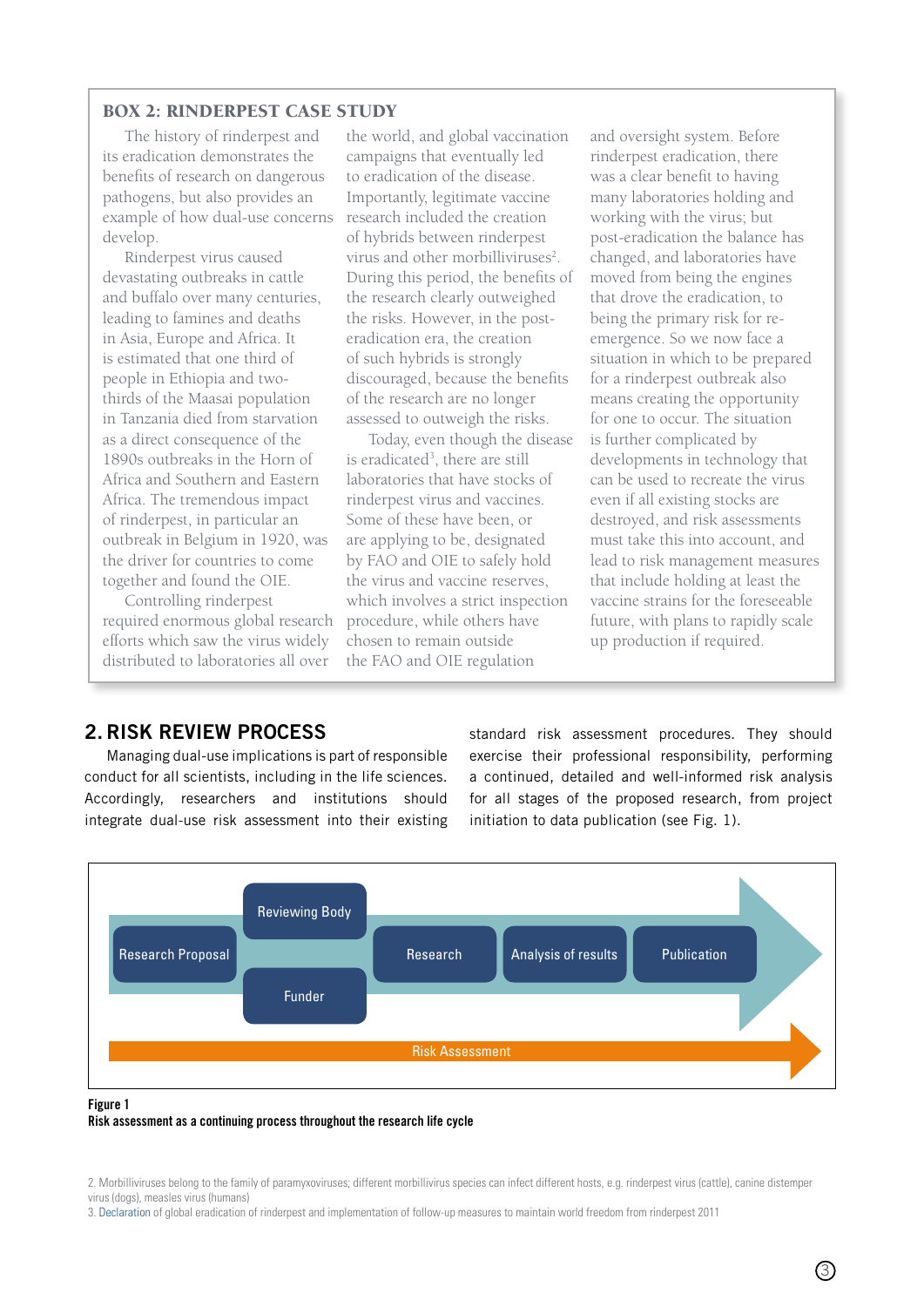

Researchers should weigh the anticipated benefits against the risks of the research, including identified dual-use implications. Institutions where researchers conduct their work have a responsibility to ensure this risk assessment is done properly and to support researchers accordingly.

The institution should have a review body responsible for oversight of all life science research. Ideally, this review body covers both biosafety and biosecurity considerations, and is the body that should review dualuse implications. Having one review body through which all life science research must pass helps to ensure that all projects are reviewed properly while imposing the least amount of bureaucratic burden on researchers.

# 2.1

#### RISK IDENTIFICATION

Research often involves materials or knowledge with significant dual-use potential. This could, among other things, involve dangerous pathogens, experimentally changing important features of pathogens, or new technological developments. Identifying the dual-use implications of research requires careful review – from the design of a research project to conducting an experiment to publishing research results. It is important to note that risks might emerge or change during the experimentation phase, thus it is important to monitor the results with an open mind at all stages of the research life cycle.

No risk identification process can predict all imaginable future possibilities; this is especially true for basic research. Basic research aims at understanding elementary or fundamental problems. Providing this fundamental

understanding is a basis for applied research, which aims at solving specific problems. The discovery of the structure of DNA is an example for basic science, which then became the basis of applied research, including identifying and treating genetic diseases, determining paternity or genetic linkages, proving who committed a crime or developing technologies such as genome editing.

While basic research lays the foundation for future developments, the true value will only become apparent in retrospect, as will the risks. Therefore, dual-use risk identification and measures for risk mitigation are more readily applicable to applied research.

#### 2.2

# RISK ASSESSMENT

Structured risk assessment should be conducted as early as possible and throughout the research life cycle. Researchers and institutions should take practical steps to evaluate not only the benefits but also the possible risks related to the research. Risk assessment should take into consideration the likelihood and consequences of research results or products being accidentally or intentionally misused but should also consider the consequences of not doing this research. Vaccine research has per se dualuse implications as it deals with pathogens in order to develop vaccines. However, the products of this research are among the most valuable assets we have for defending ourselves or animals against infectious diseases.

Risk assessment can be guided by a variety of criteria (see Box 3) and analytical tools<sup>4</sup>. It is important to keep an open mind, use critical thinking and document the process as well as the conclusions.

#### 2.3

#### RISK MANAGEMENT

In general, risk management means the process of identifying, selecting and implementing measures that can be applied to reduce the level of risk. In the event that the identified risks are assessed to exceed the potential benefits, consideration should be given to if and how the research could be modified to mitigate the risk, shifting the balance and in some cases whether the research should even proceed. Examples for risk mitigation strategies could involve enhanced engineering controls or substituting a pathogen with a non-pathogenic strain or a related bacteria or virus of lesser pathogenicity for suitable stages of the research.

In addition to sound risk assessment, risk management requires that both the researcher and the institution have the will and authority to take appropriate measures.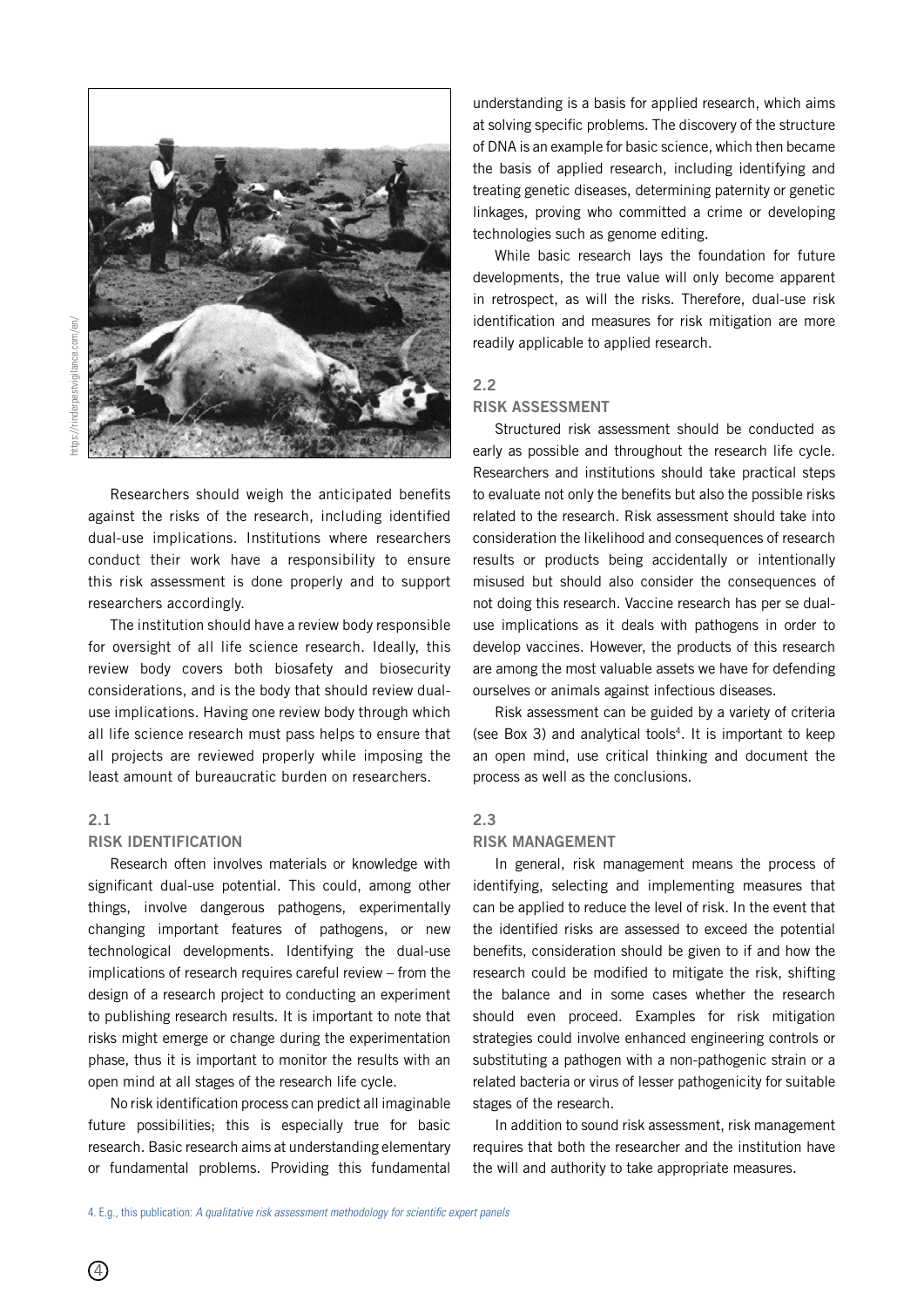# BOX 3: IMPLICATIONS FOR DUAL USE

There are obvious examples for research activities or consequences which indicate dual-use potential, some are listed below. This list is not exhaustive but rather should trigger critical thinking about intended and potential unintended consequences of research.

- Could the research result in changed or new characteristics of a toxin, biologic or microorganism (e.g. pathogenicity, virulence, transmissibility, stability, host range) with harmful effect?
- Could the research alter the distribution of an animal or plant species in the environment with harmful effect?
- Could the research result in a new or recreated pathogen or toxin?
- Could the research result in reduced host immunity, increased host susceptibility, and/or altered host tropism?
- Could the research promote or induce resistance to therapeutic or prophylactic measures?
- Could the research interfere with detection or diagnosis of a microorganism or toxin?
- Could the research alter the nature of an animal feed or feed plant with harmful effect?
- Could the context or manner in which the research is published or otherwise communicated facilitate misuse?

Further information on risk management in the laboratory setting can be found online<sup>5</sup>.

# 3. RESPONSIBLE CONDUCT

The responsibility for the identification, assessment and management of dual-use implications rests to differing degrees across many stakeholders throughout the research life cycle. Responsible conduct includes considerations related to safety, security and ethics. Recognising the dual-use implications of research is an integral component of being a responsible scientist. Examples of major stakeholders are given below; however, the list cannot be exhaustive. Moreover, public engagement is the responsibility of all stakeholders. Information on the overall benefits of research as well as the elements of the risk review processes should be made available and communicated to the public.



# 3.1

RESEARCHERS conceive of projects and bear the primary responsibility for the identification, assessment and management of dual-use implications, irrespective of the funding source. They should identify potential risks related to their research and communicate them appropriately within their institution. They should also provide guidance about responsible conduct of research to their staff and trainees. Additionally, they should consider the context and manner in which the research is communicated and published to avoid misuse.

# 3.2

INSTITUTIONS must be involved and support their researchers in the assessment of risks related to proposed and ongoing research projects. It is the primary responsibility of the institution to assist its researchers in the planning and execution of measures to mitigate these risks and to make sure that all staff are properly trained in recognition of dual-use implications of research. Institutions should engage with the wider community, as both the potential benefits and risks of research ultimately affect the entire society. Mechanisms to include the general public in the consultation process are recommended for selected projects or activities. Institutions should be transparent about the risk review process, while making sure that confidentiality is respected when it comes to specific projects to protect the individual researchers and their intellectual property rights.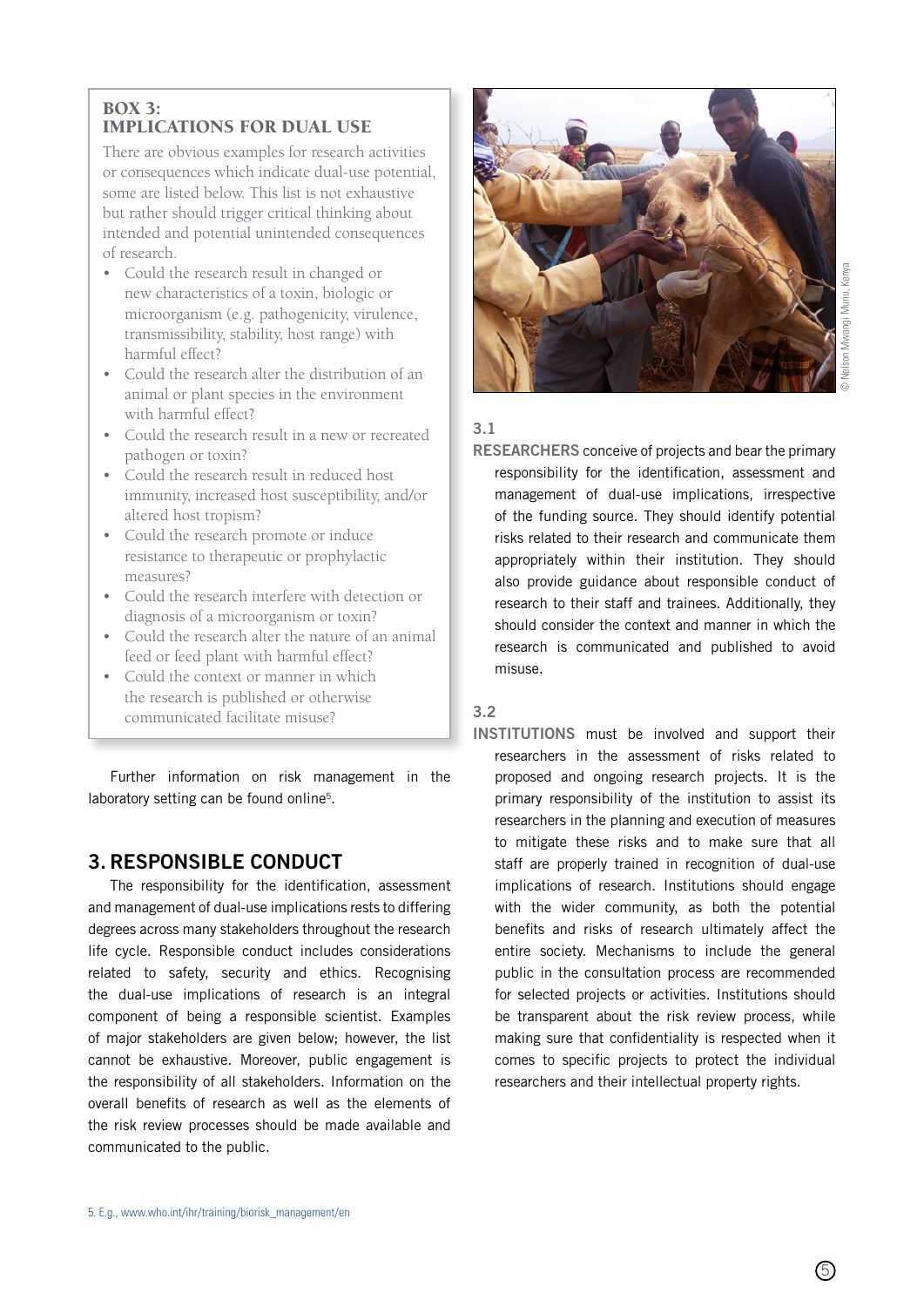

### 3.3

GRANT FUNDERS respond to researcher-initiated proposals. They have an important role in assessing the benefits of the research proposal, but may not be best placed to assess dual-use implications. However, as funders they have a responsibility to ensure that the recipients of research funds have appropriate procedures in place to identify, assess and manage potential dual-use implications of the proposed research.

### 3.4

CONTRACT FUNDERS initiate and commission research and can play a more direct role in study design. These funders, along with researchers and their institutions, share responsibility for identifying, assessing and managing dual-use implications.

## 3.5

COMPANIES are responsible for the safe, secure and sustainable conduct of research and production beyond their legal and financial liability. Industry has an obligation to protect society from accidental misuse of their products and research. In addition, as part of corporate social responsibility, industry stakeholders should strive for appropriate risk mitigation measures against foreseeable threats of intentional misuse.

# 3.6

EDUCATORS have a responsibility at all levels, from primary to continuing professional education, to cultivate a sense of responsible conduct with regard to understanding risk in general, including risks related to dual-use implications of research. Educators play a crucial role as they help shape the attitudes, practices and moral compass of young scientists, and should instill responsible conduct as an intrinsic component of the research culture.

# 3.7

SCIENTIFIC PUBLISHERS should ensure that the peer review process considers dual-use implications in the assessment and presentation of scientific research. In addition to evaluating these implications, scientific publishers should present research in a manner that avoids alarmism and hyperbole.

## 3.8

OTHER COMMUNICATORS OUTSIDE OF SCIENTIFIC JOURNALS participate in an increasing diversity of forms of dissemination of research. Ultimately, the responsibility for communication of scientific results, and their context, rests with each individual involved in the chain of communication.

# 3.9

REGULATORY AUTHORITIES often struggle with the fact that scientific advances outpace regulatory frameworks for dealing with research. This can create new safety, security or ethical issues with respect to animal and human health and the environment. Horizon scanning should be an integral part of regulatory frameworks in order to help anticipate new developments and react in a timely manner.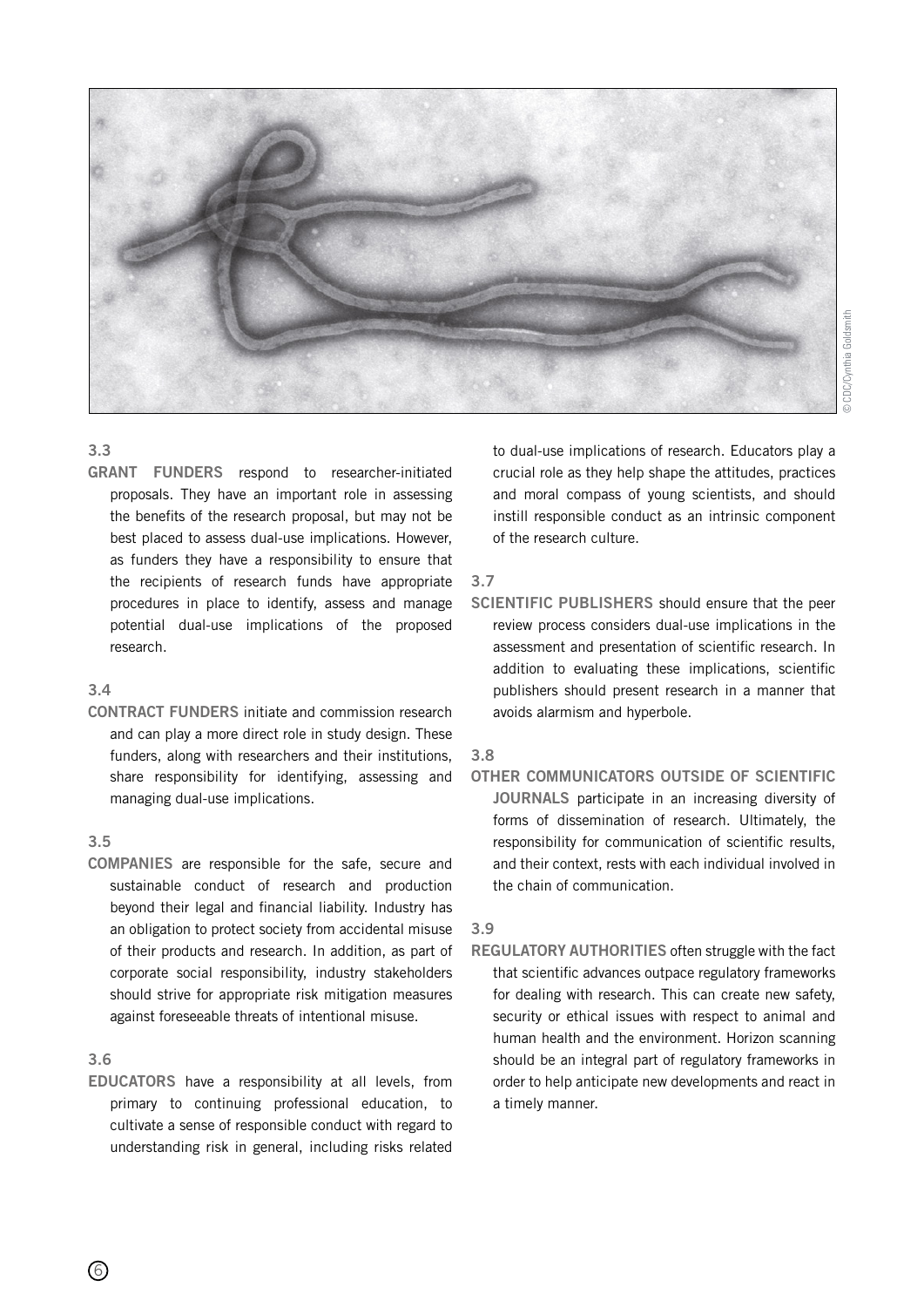# 4. GUIDANCE ON IMPLEMENTATION

Beyond the institutional level, reacting wisely to unforeseen and undesirable outcomes of research requires adequate management structures. At the national level, a legal framework is necessary for regulation of the research enterprise to safeguard society from unforeseen and undesirable impacts from research as well as to provide legal clarity for researchers and their institutions. This legal framework should inform and mandate institutional structures that directly oversee safety in the research enterprise. Such a framework is ideally holistic and overarching across all considerations, thus is not specific to potential dual-use implications. Where a legal framework for regulating research enterprises is lacking, countries should seek to develop legislation as soon as possible in order to provide legal clarity and motivate or even enforce the mitigation of negative effects. Without legislation, oversight will be *ad hoc*, unregulated and not harmonised, varying from institution to institution<sup>6</sup> and case to case. Lack of legislation also implies that action is only taken after an incident occurs, and a basis for prosecution may be lacking.

At the institutional level, consideration of dual-use implications should be included in the standard biological risk assessments, which typically involves several stakeholders, including the researcher and the review body (see Box 4). These considerations should be made well in advance of the initiation of the research and should continue throughout the research life cycle. A separate committee for reviewing dual-use implications is neither necessary nor recommended.

The review of dual-use implications should be a component of existing review structures. Dual-use implications should be considered by the standard reviewing body and any appropriate mitigation measures mandated. It is important to note that after committee review, risk assessment does not cease. It is a continuous activity – albeit, between periodic committee reviews, it may involve only the researchers. If unforeseen results are obtained, or developments in the field alter the understanding of the risks, the research should be re-assessed immediately.

# BOX 4: REVIEW BODY

Ideally, research institutions should have one review body that considers all biosafety and biosecurity issues, and this should also consider dual-use implications. Having a single dedicated review body, which takes responsibility for the oversight of all life science research, ensures that all projects are considered, and that there are no gaps. For example, consider if dual-use evaluation is delegated to an ethics board but this ethics board only evaluates projects involving human subjects or live animals. In this scenario, dual-use implications of all studies that do not involve human subjects or live animals would be overlooked. Having only one review body (responsible for biosafety and biosecurity, including dual-use implications) also helps avoid the need for multiple and unnecessary committees. As many research projects are relatively straightforward, presenting routine risks, a separate

committee for dual-use makes little sense. When a project must pass through multiple committees (e.g. a standard biological risk assessment committee that oversees all life science research, and a separate animal welfare and ethics committee), dual-use implications should be considered by the committee responsible for the oversight of all life science research at the institution. The review body should:

- Include all required expertise. There should be a provision to consult outside experts if the inhouse proficiency is not deemed sufficient.
- Have the authority to make decisions that cannot be overruled.
- Have a clear mandate, funds and time to fulfill its tasks.
- Exclude conflicts of interest. There should be an option to invite outside expertise to ensure objective assessment.